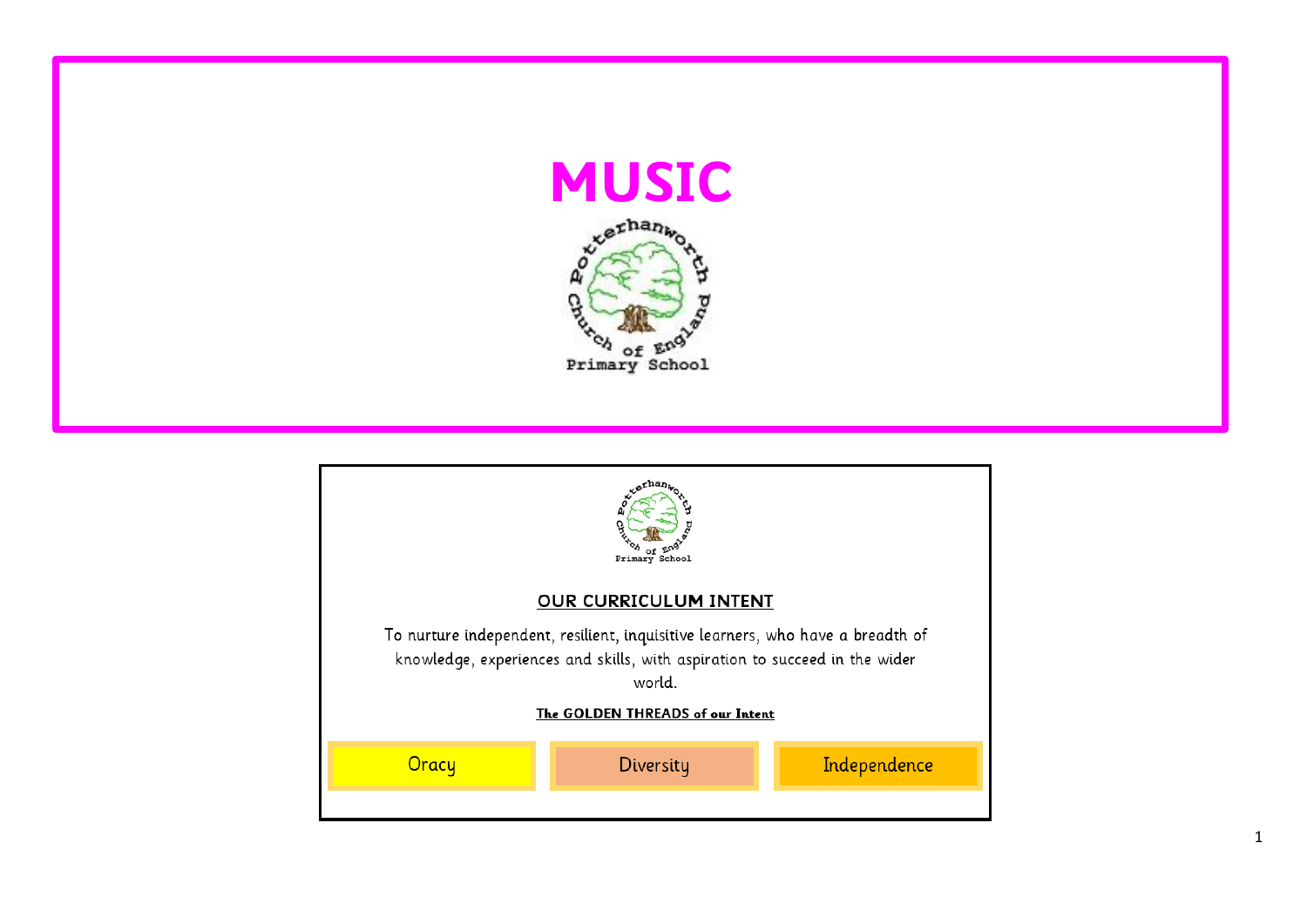# **EARLY YEARS FOUNDATION STAGE**

### **EYFS**

### Expressive Arts and Design

The development of children's artistic and cultural awareness supports their imagination and creativity. It is important that children have regular opportunities to engage with the arts, enabling them to explore and play with a wide range of media and materials. The quality and variety of what children see, hear and participate in is crucial for developing their understanding, self-expression, vocabulary and ability to communicate through the arts. The frequency, repetition and depth of their experiences are fundamental to their progress in interpreting and appreciating what they hear, respond to and

| <b>PERFORM</b>                                                                                 | <b>EXPLORE AND COMPOSE</b>                                      | LISTEN, REFLECT, APPRAISE                                                                       |
|------------------------------------------------------------------------------------------------|-----------------------------------------------------------------|-------------------------------------------------------------------------------------------------|
| Remember and sing entire songs.                                                                | Explore, use and refine a variety of artistic effects           | Use drawing to represent ideas like movement<br>$\overline{\phantom{a}}$                        |
| Learning a cannon of songs by heart (nursery                                                   | to express their ideas and feelings.                            | or loud noises.                                                                                 |
| rhymes and pattern songs).                                                                     | Return to and build on their previous learning,                 | Listen with increased attention to sounds. Respond<br>$\overline{\phantom{a}}$                  |
| Sing the pitch of a tone sung by another person                                                | refining ideas and developing their ability to                  | to what they have heard, expressing their thoughts                                              |
| ('pitch match').                                                                               | represent them.                                                 | and feelings.                                                                                   |
| Sing the melodic shape (moving melody, such as up<br>and down, down and up) of familiar songs. | Create collaboratively, sharing ideas, resources<br>and skills. | Beginning to listen attentively, move to and talk<br>about music, expressing their feelings and |
| Sing in a group or on their own, increasingly                                                  |                                                                 | responses.                                                                                      |
| matching the pitch and following the melody.                                                   |                                                                 | Watch and talk about dance and performance art,                                                 |
| Play instruments with increasing control to express                                            |                                                                 | expressing their feelings and responses.                                                        |
| their feelings and ideas.                                                                      |                                                                 |                                                                                                 |

#### **How This Can Be Supported:**

Give children an insight into new musical worlds. Introduce them to different kinds of music from across the globe, including traditional and folk music from Britain. Invite musicians in to play music to children and talk about it.

Encourage children to listen attentively to music. Discuss changes and patterns as a piece of music develops.

Offer opportunities for children to go to a live performance, such as a pantomime, play, music or dance performance.

Play pitch-matching games, humming or singing short phrases for children to copy.

Use songs with and without words – children may pitch match more easily with sounds like 'ba'.

Sing call-and-response songs, so that children can echo phrases of songs you sing.

Introduce new songs gradually and repeat them regularly.

Sing slowly, so that children can listen to the words and the melody of the song.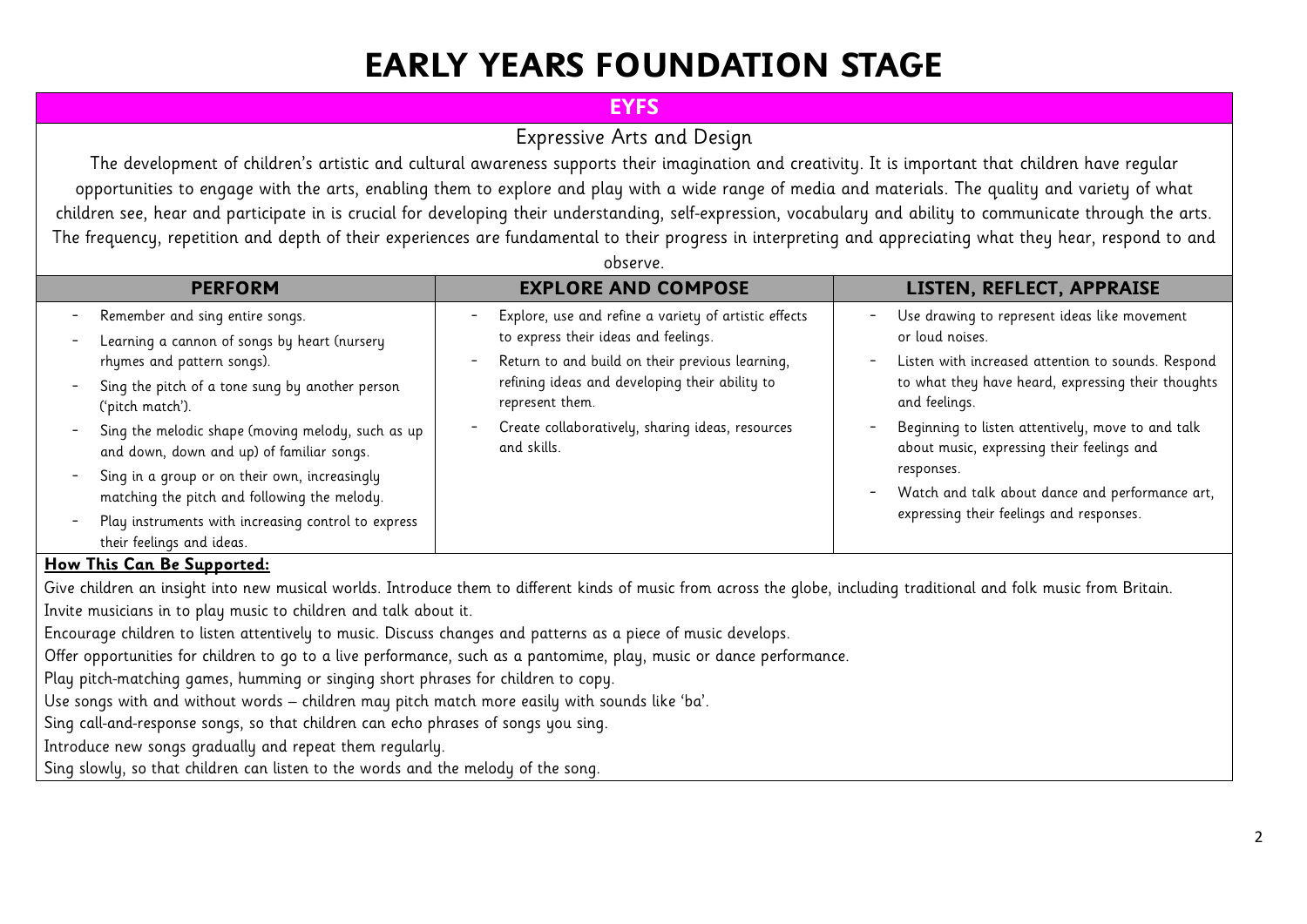#### SUBSTANTIVE and **DISCIPLINARY** KNOWLEDGE

#### **By the end of Year 1 most pupils should be able to:**

| <b>PERFORM (Singing / Playing)</b>                                               | <b>EXPLORE and COMPOSE</b>                                          | <b>LISTEN, REFLECT and APPRAISE</b>                         |
|----------------------------------------------------------------------------------|---------------------------------------------------------------------|-------------------------------------------------------------|
| Using their voices:                                                              | Exploring:                                                          | Listening:                                                  |
| Speak and chant together.                                                        | Different sounds made by the voice and hands (timbre).<br>$\bullet$ | Listen to a piece of music and move in time to<br>$\bullet$ |
| I know what chanting means.                                                      | I know what timbre is.                                              | its steady beat.                                            |
| Sing songs showing increasing vocal control (singing more in tune, breathing     | High and low sounds (pitch).                                        | I can move in time to the beat.                             |
| deeply, singing words clearly).                                                  | I know what pitch is.                                               | Recognise and respond through movement                      |
| I know how many beats to breathe in for.                                         | Long and short sounds (duration)                                    | /dance to the different musical characteristics             |
| I know how to control my voice when singing.                                     | I know what duration is.                                            | and moods of music.                                         |
| Sing songs in different styles conveying different moods (happy, sad, angry etc) | Loud and quiet sounds (dynamics)                                    | I know the different types of music and what                |
| and with sense of enjoyment.                                                     | I know what dynamics are.                                           | they sound like.                                            |
| I know what mood the song is trying to show.                                     | Fast and slow sounds (tempo)                                        | Recognise the sounds of the percussion                      |
| Co-ordinate actions to go with a song.                                           | I know what tempo is.                                               | instruments used in the classroom and identify              |
| I know how to create suitable actions for a song.                                | Pitch shapes (moving up and down) and rhythmic                      | and name them.                                              |
| Sing in time to a steady beat.                                                   | patterns.                                                           | I know what the percussion family is.                       |
| I know what pulse/a steady beat is.                                              | I know how to vary the pitch on a tuned instrument.                 |                                                             |
| Perform an action or a sound (clapping, stamping, etc) on the steady beat whilst |                                                                     | Appraising:                                                 |
| singing.                                                                         | Composing:                                                          |                                                             |
| I know how to clap in time to the beat.                                          | Add sound effects to a story.                                       | Begin to use musical terms (louder/quieter,                 |
|                                                                                  | Choose musical sound effects to follow a story line or              | faster/slower, higher/lower).                               |
| <b>Using Classroom Instruments:</b>                                              | match a picture.                                                    |                                                             |
| Play instruments by shaking, scraping, rattling, tapping etc.                    | Use graphics/symbols to portray the sounds they have                | Begin to articulate how changes in speed, pitch             |
| I know how to play an untuned instrument.                                        | made made.                                                          | and dynamics effect the mood.                               |
| I know what equipment I need to play an untuned instrument.                      | I know how to use a graphic score.                                  |                                                             |
| Play in time to a steady beat, using instruments or body sounds.                 | Sequence these symbols to make a simple structure                   | <b>MUSICAL ELEMENTS</b>                                     |
| Play loudly, quietly, fast, slow.                                                | (score)                                                             | <b>DURATION- Steady beat, short and long</b>                |
| I know how to use equipment to place my instrument at different sounds.          | I know what a sequence is.                                          | sounds.                                                     |
| Imitate a rhythm pattern on an instrument.                                       | Compose own sequence of sounds without help and                     |                                                             |
| I can listen to and copy a leader.                                               | perform.                                                            | PITCH- High and low.                                        |
| Play a repeated rhythmic pattern (rhythmic ostinato) to accompany a song.        |                                                                     | TEMPO- Fast and slow.                                       |
| I know what ostinato means.                                                      | <b>KEY WORDS</b>                                                    |                                                             |
| Play a single pitched note to accompany a song (drone).                          | OSTINATO- Repeated rhythmic pattern or melodic                      | DYNAMICS- Loud and quiet.                                   |
| I know what a pitched note is.                                                   | shape.                                                              | TIMBRE- The tone quality of the sound -                     |
| Play with help the rhythmic pattern of a spoken sentence, e.g. 'Hungry           | DRONE- Pitched note played continuously throughout                  | rough, smooth, scratch, etc.                                |
| caterpillar'.                                                                    | a piece of music.                                                   | STRUCTURE- Phrases of a song, overall plan                  |
| I can follow the rhythm.                                                         | STEADY BEAT- Regular pulse (in time).                               | of a piece.                                                 |
| Follow simple hand signals indicating:<br>loud/quiet and start/stop.             | SCORE- A written form of musical composition.                       |                                                             |
|                                                                                  |                                                                     |                                                             |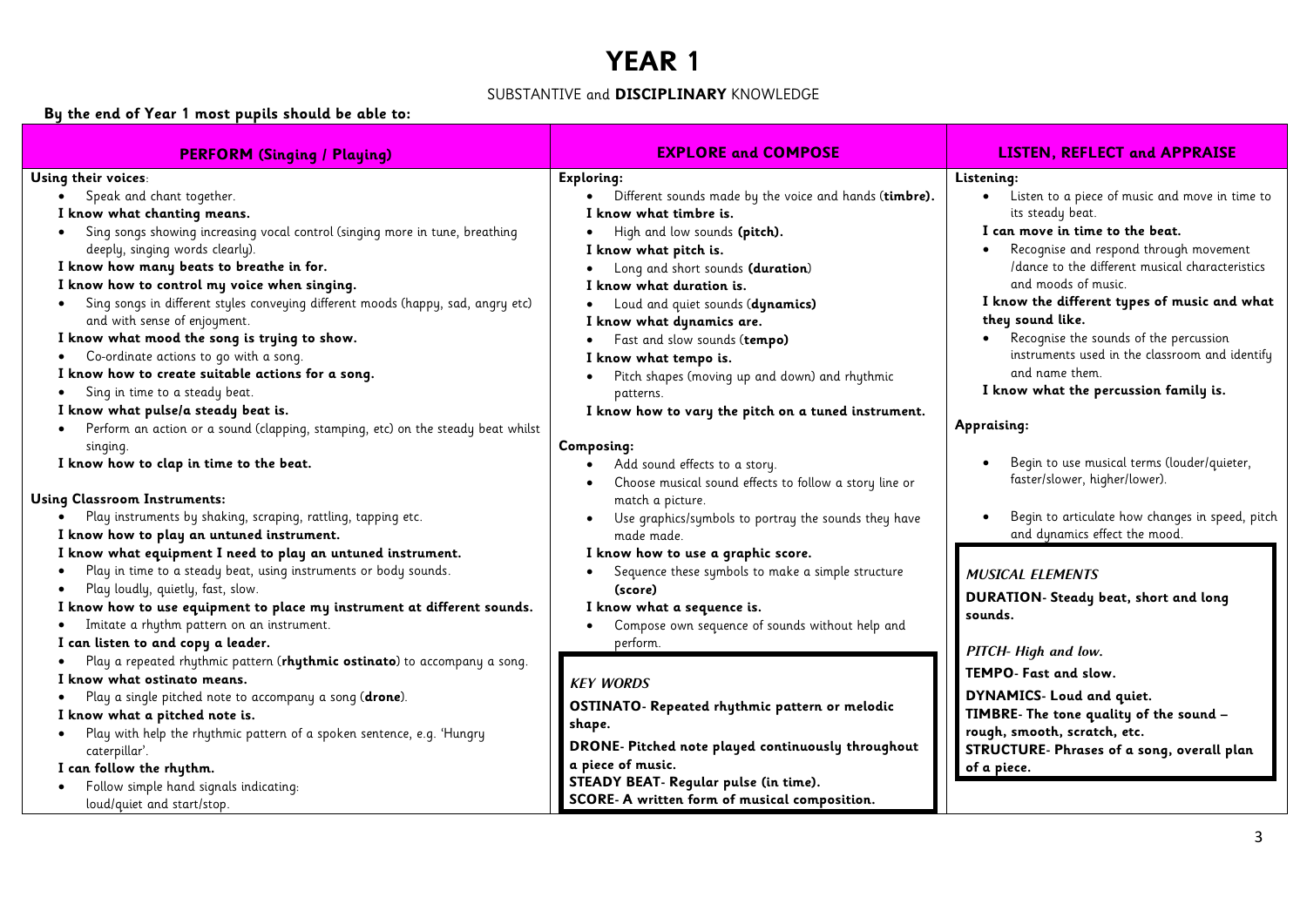#### SUBSTANTIVE and **DISCIPLINARY** KNOWLEDGE

#### **By the end of Year 2 most pupils should be able to:**

| <b>PERFORM (Singing / Playing)</b>                                                                                                                                                                                                                                                                                                                                                                                                                                                                                                                                                | <b>EXPLORE and COMPOSE</b>                                                                                                                                                                                                                                                                                                                                                                                                                                                                                                                                                                                       | <b>LISTEN, REFLECT and APPRAISE</b>                                                                                                                                                                                                                                                                                                                                                                                                                                                                                                                                                                                                                                                            |  |
|-----------------------------------------------------------------------------------------------------------------------------------------------------------------------------------------------------------------------------------------------------------------------------------------------------------------------------------------------------------------------------------------------------------------------------------------------------------------------------------------------------------------------------------------------------------------------------------|------------------------------------------------------------------------------------------------------------------------------------------------------------------------------------------------------------------------------------------------------------------------------------------------------------------------------------------------------------------------------------------------------------------------------------------------------------------------------------------------------------------------------------------------------------------------------------------------------------------|------------------------------------------------------------------------------------------------------------------------------------------------------------------------------------------------------------------------------------------------------------------------------------------------------------------------------------------------------------------------------------------------------------------------------------------------------------------------------------------------------------------------------------------------------------------------------------------------------------------------------------------------------------------------------------------------|--|
| Using their voices:<br>Sing a variety of songs with more accuracy of pitch.<br>I know how to use my voice to mimic pitches.<br>Sing words clearly and breathing at the end of<br>phrases.<br>Convey the mood or meaning of the song.<br>Sing with a sense of control of dynamics (volume)<br>and tempo (speed).<br>I can explain dynamics and tempo with support.<br>Echo sing a short melodic phrases.<br>Identify if the pitch is getting higher or lower, or is<br>staying the same and copy with their voices.<br>Follow a leader (teacher)starting and stopping<br>together. | Explore:<br>Ways in which sounds are made (tapped, blown, scraped,<br>$\bullet$<br>shaken), and can be changed.<br>I can manipulate sound on an untuned instrument.<br>Long and short sounds (rhythm - duration).<br>I can explain duration.<br>The rhythm patterns of words and sentences.<br>$\bullet$<br>Changes in pitch (higher and lower).<br>Sequences of sound (structure).<br>I know what the structure of a piece of music is.<br>Sounds in response to a stimulus (visual or aural).<br>How sounds can be manipulated to convey different effects<br>and moods.<br>Compose:<br>Short melodic phrases. | <b>Listening and appraising</b><br>Listen with increased concentration.<br>Recognise the sounds of the percussion instruments<br>used, their names, how they are played and which<br>ones can make high and low sounds.<br>Recognise how sounds are made - tapping, rattling,<br>scraping, blowing etc.<br>Identify different qualities of sound such as smooth,<br>scratchy, clicking, ringing (timbre).<br>Recognise and respond to different changes of speed<br>(tempo)/volume (dynamics) and pitch.<br>Respond through movement/dance to different<br>musical characteristics and moods (angrily, sadly,<br>cheerfully, daintily etc).<br>Recognise and respond to the mood of a piece of |  |
| <b>Using Instruments:</b><br>Play with control: a) maintaining steady beat<br>b) getting faster or slower<br>c) getting louder or quieter                                                                                                                                                                                                                                                                                                                                                                                                                                         | I know how to arrange notes to make a phrase.<br>Short repeated rhythmic patterns (ostinati).<br>Rhythm patterns from words.<br>A piece of music that has a beginning, middle                                                                                                                                                                                                                                                                                                                                                                                                                                    | music. Begin to use music terminology when<br>describing how the mood is created (i.e. the mood is<br>sad because the music is played very slowly and<br>quietly).                                                                                                                                                                                                                                                                                                                                                                                                                                                                                                                             |  |
| I know how to play an untuned and tuned<br>instrument with increasing control.<br>Perform a repeated two note melodic ostinato to<br>accompany a song.<br>I can explain what an ostinato is.                                                                                                                                                                                                                                                                                                                                                                                      | and end (structure).<br>Music that has long and short sounds, and/or changes in<br>tempo, timbre and dynamics, in small groups.<br>Music that conveys different moods.<br>I know how to explain the mood of my piece.                                                                                                                                                                                                                                                                                                                                                                                            | <b>MUSICAL ELEMENTS</b><br>PITCH-High, low, getting higher, getting lower.<br>DYNAMICS- Loud, quiet, getting louder or quieter.<br>TEMPO- Fast, slow, getting faster or slower                                                                                                                                                                                                                                                                                                                                                                                                                                                                                                                 |  |
| Perform a rhythm accompaniment to a song.<br>I can listen to a song and know where to join in.<br>Perform a sequence of sounds using a graphic score.<br>I can use a graphic score confidently.<br>Work and perform in smaller groups.                                                                                                                                                                                                                                                                                                                                            | <b>KEY WORDS</b><br>PHRASE- Short section of a melody.<br><b>SEQUENCE- One after another</b><br>OSTINATO- Short repeated rhythmic pattern or melodic shapes.<br>DRONE- Continuous or repeated pitch or pitches.                                                                                                                                                                                                                                                                                                                                                                                                  | STRUCTURE- Phrases of a song, overall plan of a<br>piece of music.<br>TIMBRE- The tone quality of the sound i.e. smooth,<br>scratchy, heavy, light, cold, warm, dull, bright.<br><b>DURATION-Long and short sounds, beat, rhythm.</b>                                                                                                                                                                                                                                                                                                                                                                                                                                                          |  |
| Follow a leader (teacher) starting and stopping<br>together.<br>Demonstrate some confidence in performing as a group and as<br>an individual.                                                                                                                                                                                                                                                                                                                                                                                                                                     | <b>GRAPHIC SCORE- Notation using pictures or symbols.</b><br><b>STEADY BEAT- Regular pulse.</b><br>RHYTHM PATTERN- A group of long and short sounds.                                                                                                                                                                                                                                                                                                                                                                                                                                                             |                                                                                                                                                                                                                                                                                                                                                                                                                                                                                                                                                                                                                                                                                                |  |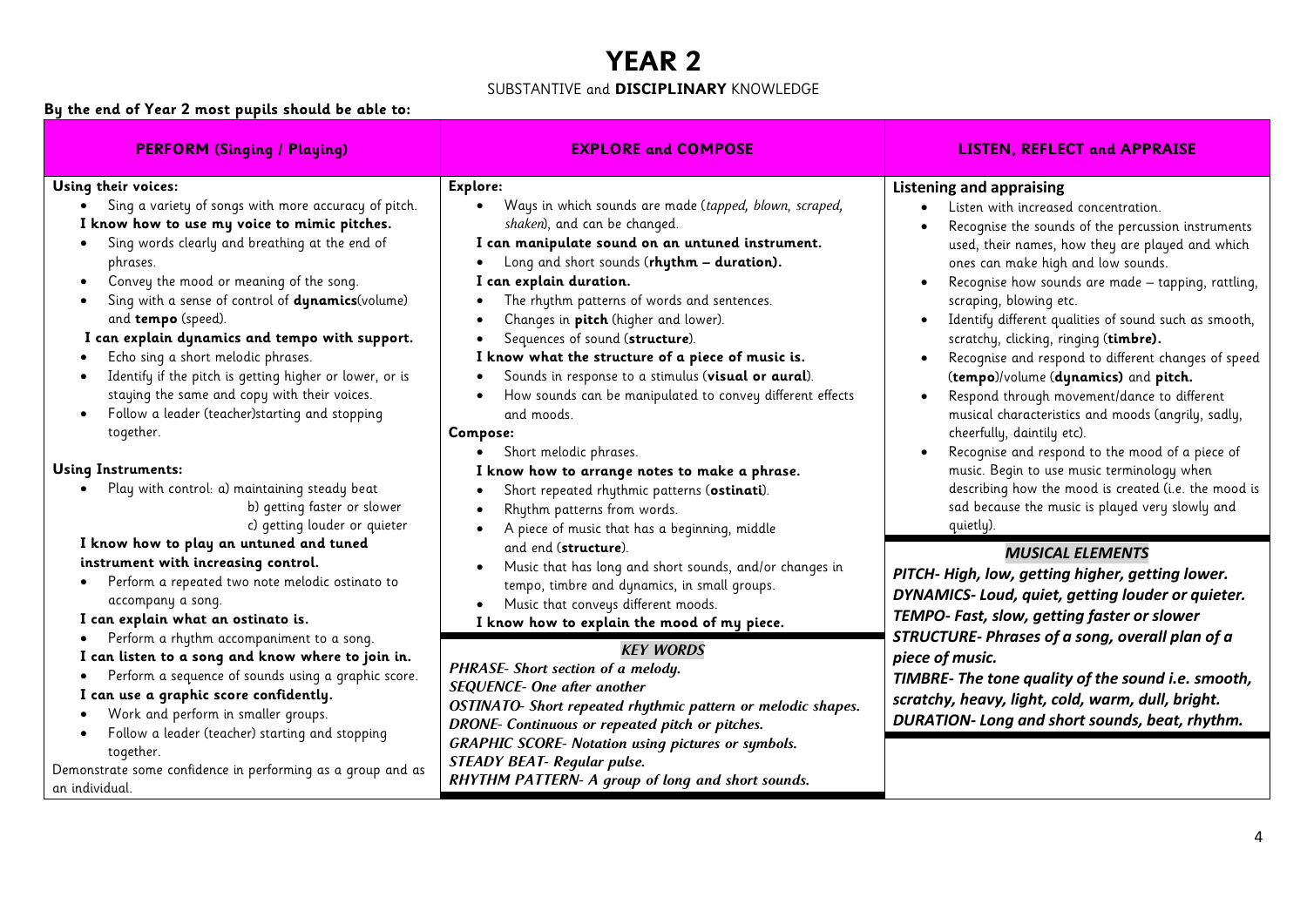#### SUBSTANTIVE and **DISCIPLINARY** KNOWLEDGE

#### **By the end of year 3 most pupils should be able to:**

| <b>PERFORM (Singing /Playing)</b>                                                                                                                                                                                                                                                                                                                                                                                                                                                                                                                                                                                                                                                                                                                                                                                                                                                                                                                                                                                                                                                          | <b>EXPLORE and COMPOSE</b>                                                                                                                                                                                                                                                                                                                                                                                                                                                                                                                                                                                                                                                                                                                                                                                                                                                                                                                                                             | <b>LISTEN, REFLECT and APPRAISE</b>                                                                                                                                                                                                                                                                                                                                                                                                                                                                                                                                                                                                                                                                                                                                                                                                                                                                                                       |
|--------------------------------------------------------------------------------------------------------------------------------------------------------------------------------------------------------------------------------------------------------------------------------------------------------------------------------------------------------------------------------------------------------------------------------------------------------------------------------------------------------------------------------------------------------------------------------------------------------------------------------------------------------------------------------------------------------------------------------------------------------------------------------------------------------------------------------------------------------------------------------------------------------------------------------------------------------------------------------------------------------------------------------------------------------------------------------------------|----------------------------------------------------------------------------------------------------------------------------------------------------------------------------------------------------------------------------------------------------------------------------------------------------------------------------------------------------------------------------------------------------------------------------------------------------------------------------------------------------------------------------------------------------------------------------------------------------------------------------------------------------------------------------------------------------------------------------------------------------------------------------------------------------------------------------------------------------------------------------------------------------------------------------------------------------------------------------------------|-------------------------------------------------------------------------------------------------------------------------------------------------------------------------------------------------------------------------------------------------------------------------------------------------------------------------------------------------------------------------------------------------------------------------------------------------------------------------------------------------------------------------------------------------------------------------------------------------------------------------------------------------------------------------------------------------------------------------------------------------------------------------------------------------------------------------------------------------------------------------------------------------------------------------------------------|
| Using their voices:<br>Sing songs in a variety of styles with confidence, singing an<br>$\bullet$<br>increasing number from memory.<br>I know how to learn a song in sections.<br>Show increasing accuracy of pitch and awareness of the<br>$\bullet$<br>shape of a melody.<br>Imitate increasingly longer phrases with accuracy.<br>$\bullet$<br>With an awareness of the phrases in a song.<br>$\bullet$<br>Understand that posture, breathing and diction are<br>$\bullet$<br>important.<br>Demonstrate an awareness of character or style in<br>$\bullet$<br>performance.<br>Chant or sing a round in two parts.<br>$\bullet$<br>I know what a round is.<br>Sing songs with a recognised structure (verse and chorus/ call<br>$\bullet$<br>and response).<br>I know what call and response means.<br>Using instruments:<br>Keep a steady beat on an instrument in a group or<br>$\bullet$<br>individually.<br>Maintain a rhythmic or melodic ostinato simultaneously with<br>$\bullet$<br>a different ostinato and/or steady beat.<br>Use tuned percussion with increasing confidence. | Explore:<br>Longer - shorter / faster - slower/higher - lower /<br>louder - quieter sounds on tuned and untuned<br>percussion and voices.<br>Pitch notes moving by step (notes adjacent to each<br>other) and by leap (notes with gaps between them).<br>Symbols to represent sound (graphic scores /<br>$\bullet$<br>traditional notation).<br>The sounds of different instruments - TIMBRE and<br>how they can represent pictures/ stories/ moods.<br>The different sounds (timbres) that one instrument<br>can make.<br>How the musical elements can be combined to<br>compose descriptive music.<br>Compose:<br>Words and actions to go with songs.<br>$\bullet$<br>I know the structure of a song, to create my own<br>words.<br>A simple rhythmic accompaniment to go with a<br>$\bullet$<br>song, using ostinato patterns.<br>Music that has a recognisable structure; Beginning,<br>Middle and End or verse/chorus.<br>Music that tells a story, paints a picture or creates a | Listening, reflecting and appraising:<br>Listen with concentration to longer pieces / extracts of<br>$\bullet$<br>music.<br>Listen to live/recorded extracts of different kinds of music<br>and identify where appropriate<br>a steady beat / no steady beat<br>a specific rhythm pattern or event<br>the speed (TEMPO) of the music<br>the volume (DYNAMICS)<br>the melody<br>using appropriate musical terms/language<br>I know the difference between live and recorded<br>music.<br>Identify common characteristics.<br>Recognise some familiar instrumental sounds in recorded<br>music (piano, violin, guitar drums etc).<br>I know the different instrument families.<br>Identify repetition in music ie a song with a chorus.<br>Recognise aurally wooden, metal, skin percussion<br>instruments and begin to know their names.<br>Listen to their own compositions and use musical language<br>to describe what happens in them. |
| $\bullet$<br>I know some notes on a tuned instrument.<br>Copy a short melodic phrase by ear on a pitched instrument.<br>$\bullet$<br>Play using symbols including graphic and / or simple<br>$\bullet$<br>traditional notation.                                                                                                                                                                                                                                                                                                                                                                                                                                                                                                                                                                                                                                                                                                                                                                                                                                                            | mood.<br>Music that uses repetition/echo.<br>$\bullet$                                                                                                                                                                                                                                                                                                                                                                                                                                                                                                                                                                                                                                                                                                                                                                                                                                                                                                                                 | <b>MUSICAL ELEMENTS</b><br>DURATION- Beat (pulse), rhythm, longer, shorter, sustained.<br>TEXTURE- Layering of sounds.<br>TEMPO- Steady, faster, slower.                                                                                                                                                                                                                                                                                                                                                                                                                                                                                                                                                                                                                                                                                                                                                                                  |
| I can use traditional notation to represent my songs.<br>I know what notes look like.<br>Follow simple hand directions from a leader.<br>$\bullet$<br>Perform with an awareness of others.<br>Combine musical sounds with narrative and movement.<br>Perform a composed piece to a friendly audience, as a<br>member of a group or class.                                                                                                                                                                                                                                                                                                                                                                                                                                                                                                                                                                                                                                                                                                                                                  | <b>KEY WORDS</b><br><b>RHYTHM</b><br><b>OSTINATO</b><br><b>STEADY BEAT</b><br><b>PITCH</b><br><b>PHRASE</b><br><b>REPETITION</b><br><b>MUSICAL SYMBOLS</b>                                                                                                                                                                                                                                                                                                                                                                                                                                                                                                                                                                                                                                                                                                                                                                                                                             | DYNAMICS- Louder, quieter.<br>STRUCTURE- Beginning, middle, end, repetition.<br>PITCH- Notes moving by step/leap.<br>TIMBRE- Sound quality of individual instruments.                                                                                                                                                                                                                                                                                                                                                                                                                                                                                                                                                                                                                                                                                                                                                                     |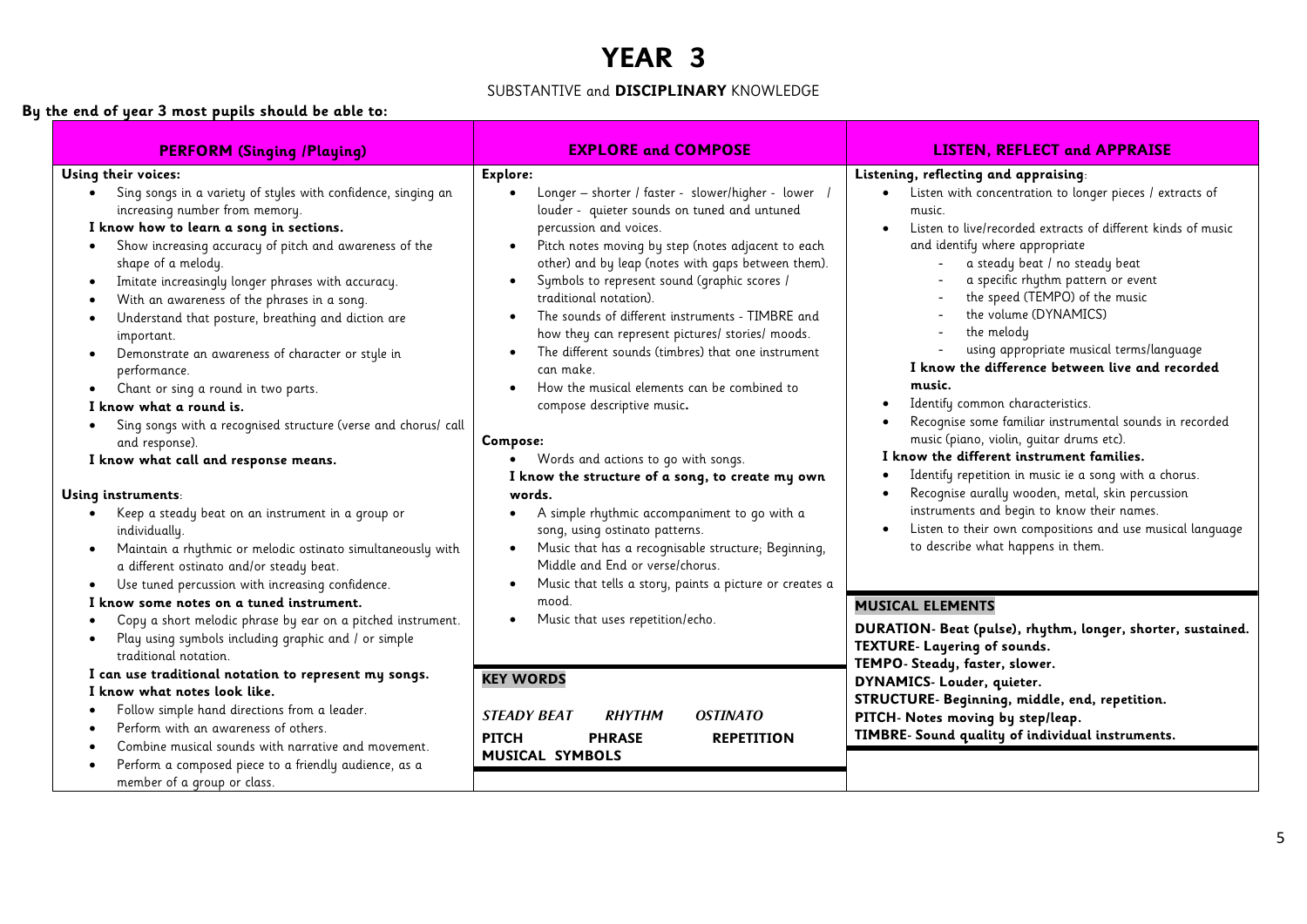#### SUBSTANTIVE and **DISCIPLINARY** KNOWLEDGE

### **By the end of Year 4 most pupils should be able to:**

| <b>PERFORM (Singing/Playing)</b>                                                                                                                                                                                                                                                                                                                                                                                                                                                                                                                                                                                                                                                                                                                                                                                               | <b>EXPLORE and COMPOSE</b>                                                                                                                                                                                                                                                                                                                                                                                                                                                                                                                                                                                                                                                                            | <b>LISTEN, REFLECT and APPRAISE</b>                                                                                                                                                                                                                                                                                                                                                                                                                                                                                                                                                                                                                                                                                                                                                                                                                                     |
|--------------------------------------------------------------------------------------------------------------------------------------------------------------------------------------------------------------------------------------------------------------------------------------------------------------------------------------------------------------------------------------------------------------------------------------------------------------------------------------------------------------------------------------------------------------------------------------------------------------------------------------------------------------------------------------------------------------------------------------------------------------------------------------------------------------------------------|-------------------------------------------------------------------------------------------------------------------------------------------------------------------------------------------------------------------------------------------------------------------------------------------------------------------------------------------------------------------------------------------------------------------------------------------------------------------------------------------------------------------------------------------------------------------------------------------------------------------------------------------------------------------------------------------------------|-------------------------------------------------------------------------------------------------------------------------------------------------------------------------------------------------------------------------------------------------------------------------------------------------------------------------------------------------------------------------------------------------------------------------------------------------------------------------------------------------------------------------------------------------------------------------------------------------------------------------------------------------------------------------------------------------------------------------------------------------------------------------------------------------------------------------------------------------------------------------|
| Using their voices:<br>Sing songs in a variety of styles with an increasing<br>$\bullet$<br>awareness of the tone of their voices and the shape of the<br>melody.<br>Sing songs showing musical expression (phrasing, changes of<br>$\bullet$<br>tempi, dynamics; reflecting the mood and character of the<br>song and its context).<br>Sing two/three part rounds with more confidence and<br>$\bullet$<br>increasing pitch accuracy.<br>I know how to sing in more than two parts.<br>Sing confidently as part of a small group or solo being aware<br>$\bullet$<br>of posture and good diction.<br>Copy short phrases and be able to sing up and down in step<br>independently.<br>I know how to copy notes when singing.<br>Using instruments:<br>Maintain two or more different ostinato patterns in a small<br>$\bullet$ | Explore:<br>Sounds to create particular effects (timbre).<br>$\bullet$<br>Rhythm patterns in music from different times and places<br>(duration).<br>The pentatonic scale.<br>$\bullet$<br>I know the different notes that make up the<br>pentatonic scale.<br>Pitched notes that move by steps and/ or leaps to make short<br>$\bullet$<br>phrases/melodies.<br>Music that describes feelings or moods using 'tense' or 'calm'<br>sounds using dynamics, different tempi, different timbres<br>etc.<br>Combining and controlling sounds to achieve a desired effect.<br>$\bullet$<br>Music that incorporates effective silences (rests).<br>Different groupings of beats (metre of 2/3).<br>Compose: | Listening, Reflecting and Appraising:<br>Recognise aurally the range of percussion (tuned and untuned)<br>used in school and some individual orchestral instruments taught<br>in school.<br>Recognise and talk about some contrasting styles of music in<br>broad terms, using appropriate musical language (the tempo,<br>dynamics, metre, texture, timbre).<br>Recognise music from different times and countries identifying<br>key elements that give it its unique sound.<br>Identify repeated rhythmic or melodic phrases in live or recorded<br>$\bullet$<br>music.<br>Identify whether a song has a verse/chorus or call and response<br>structure.<br>Identify the use of metre in 2 or 3 in a piece of recorded or live<br>music.<br>Recognise the combined effect of layers of sound by listening to<br>their own arrangements, compositions and recordings. |
| instrumental group against a steady beat.<br>Play music that includes RESTS.<br>$\bullet$<br>I know what the different symbols for RESTS are.<br>Use tuned percussion instruments with increasing confidence<br>٠<br>to accompany songs and improvise.<br>I know tuned percussion instruments.<br>Play by ear - find known phrases or short melodies using<br>tuned instruments.<br>I know what basic notes I have learned sound like.<br>Play music in a metre of two or three time.<br>I know what metre is.<br>Read and play from some conventional music symbols.<br>Combine instrumental playing with narrative and movement.                                                                                                                                                                                             | A simple rhythmic accompaniment to a song using ostinato<br>patterns and drones.<br>A simple melody from a selected group of notes (i.e. a<br>pentatonic scale).<br>Music that has a recognisable structure.<br>$\bullet$<br>A piece of music that reflects images/ and atmosphere, that<br>has a clearly defined plan, making subtle adjustments to<br>achieve the intended effect.<br>Arrange a song using tuned and untuned accompaniments<br>developed from the song and perform to a friendly audience.<br>Use a range of ICT to sequence, compose, record and share<br>work KEY WORDS                                                                                                           | <b>MUSICAL ELEMENTS</b><br>DURATION- Metre - the organisation of beats.<br>TEXTURE- Layers of sound.<br>TIMBRE- Different instruments/ tone quality.<br>PITCH- Pentatonic scales.<br>STRUCTURE- Repetition, verse chorus / call and response,<br>plan.<br>METRE- The organisation of beats into groups.<br>TEMPO- The speed of the music.                                                                                                                                                                                                                                                                                                                                                                                                                                                                                                                               |
| Follow a leader, stopping / starting, playing faster/ slower<br>$\bullet$<br>and louder / quieter.<br>Perform to an audience of adults, an assembly or other<br>$\bullet$<br>classes with increasing confidence.                                                                                                                                                                                                                                                                                                                                                                                                                                                                                                                                                                                                               | OSTINATO DRONE REPETITION METRE<br>RESTSTEP<br>LEAP<br><b>PHRASE MELODY</b><br><b>PENTATONIC TUNED</b><br><b>PERCUSSION</b><br><b>PERCUSSION</b><br>UNTUNED                                                                                                                                                                                                                                                                                                                                                                                                                                                                                                                                           |                                                                                                                                                                                                                                                                                                                                                                                                                                                                                                                                                                                                                                                                                                                                                                                                                                                                         |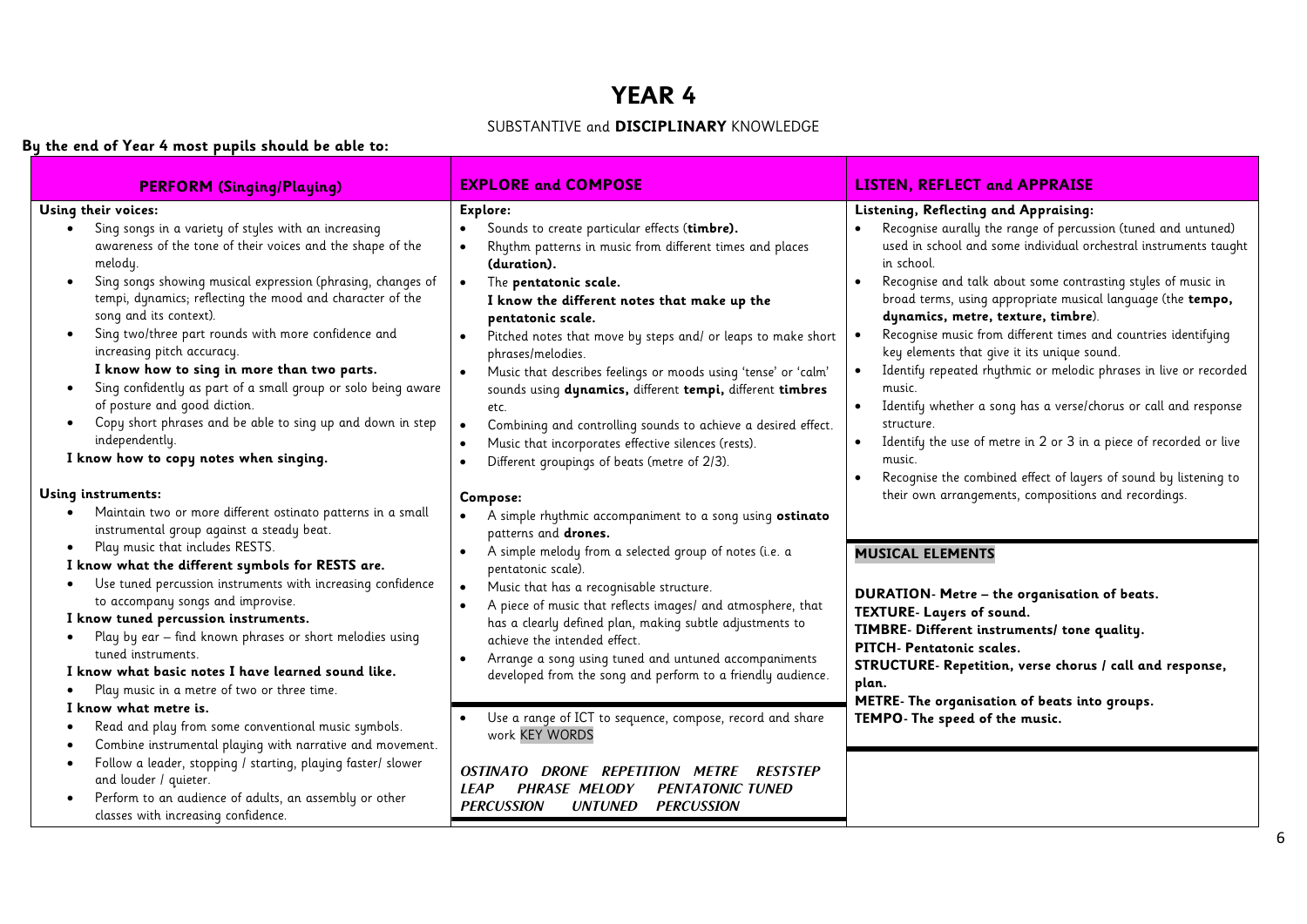#### SUBSTANTIVE and **DISCIPLINARY** KNOWLEDGE

#### **By the end of year 5 most pupils should be able to:**

| <b>PERFORM (Singing/Playing)</b>                                                                                                                                                                                                                                                                                                                                                                                                                                                                                                                                                                                                                                                                                                                                                                                                                                                                                                                                                                                                                                                                                                                                                                                                                                                                                    | <b>EXPLORE and COMPOSE</b>                                                                                                                                                                                                                                                                                                                                                                                                                                                                                                                                                                                                                                                                                                                                                                                                                                                                                                                                                                                                                                                                                                                                                                                                                                                                                                                                                                                                                                                                                                            | <b>LISTEN, REFLECT and APPRAISE</b>                                                                                                                                                                                                                                                                                                                                                                                                                                                                                                                                                                                                                                                                                                                                                                                                                                                                                                                                                                                                              |
|---------------------------------------------------------------------------------------------------------------------------------------------------------------------------------------------------------------------------------------------------------------------------------------------------------------------------------------------------------------------------------------------------------------------------------------------------------------------------------------------------------------------------------------------------------------------------------------------------------------------------------------------------------------------------------------------------------------------------------------------------------------------------------------------------------------------------------------------------------------------------------------------------------------------------------------------------------------------------------------------------------------------------------------------------------------------------------------------------------------------------------------------------------------------------------------------------------------------------------------------------------------------------------------------------------------------|---------------------------------------------------------------------------------------------------------------------------------------------------------------------------------------------------------------------------------------------------------------------------------------------------------------------------------------------------------------------------------------------------------------------------------------------------------------------------------------------------------------------------------------------------------------------------------------------------------------------------------------------------------------------------------------------------------------------------------------------------------------------------------------------------------------------------------------------------------------------------------------------------------------------------------------------------------------------------------------------------------------------------------------------------------------------------------------------------------------------------------------------------------------------------------------------------------------------------------------------------------------------------------------------------------------------------------------------------------------------------------------------------------------------------------------------------------------------------------------------------------------------------------------|--------------------------------------------------------------------------------------------------------------------------------------------------------------------------------------------------------------------------------------------------------------------------------------------------------------------------------------------------------------------------------------------------------------------------------------------------------------------------------------------------------------------------------------------------------------------------------------------------------------------------------------------------------------------------------------------------------------------------------------------------------------------------------------------------------------------------------------------------------------------------------------------------------------------------------------------------------------------------------------------------------------------------------------------------|
| Using their voices:<br>Sing confidently in a wide variety of styles with expression<br>Communicate the meaning and mood of the song<br>Sing a simple second part of a two-part song with<br>confidence<br>Maintain own part in a round<br>Perform a song from memory with attention to phrasing,<br>dynamics and accuracy of pitch, for a special occasion.<br>Using instruments:<br>Perform on a range of instruments in mixed groups to an<br>audience, with confidence.<br>I know how to play a range of tuned and untuned<br>instruments.<br>Read and play with confidence from conventional or<br>graphic notation.<br>Continue to play by ear on pitched instruments,<br>$\bullet$<br>extending the length of phrases, melodies played.<br>Perform with sensitivity to different dynamics, tempi<br>Lead/conduct a group of instrumental performers.<br>I know how to lead a group, using hand actions to<br>conduct.<br>Maintain a rhythmic or melodic accompaniment to a<br>song.<br>Maintain own part on a pitched instrument in a small<br>ensemble.<br>Perform own compositions to an audience.<br>Use a video recorder to keep a record of work in<br>progress and record performances.<br>I know what makes a good performance.<br>I know how to use a video recorder/iPad to record a<br>performance. | Explore:<br>Chords / harmony - concord and discord.<br>I know how to combine notes to make a chord.<br>Scales, such as PENTATONIC, RAG, BLUES.<br>I know the different scales.<br>Texture created by layering rhythmic and/or melodic ostinatos.<br>Developing ideas, using musical devices such as repetition,<br>question and answer, ostinato.<br>Characteristics of various styles, for example, Blues, Rap,<br>$\bullet$<br>Gospel, Folk, African etc<br>I know and recognise the different styles of music.<br>I know how to explain why I enjoy a type of music.<br>Improvising in a variety of styles.<br>Compose / Arrange:<br>(Always considering the musical elements)<br>Create own simple songs reflecting the meaning of the words.<br>Compose music that reflects given intentions, e.g. descriptive<br>music, a rap, a melody with an ostinato accompaniment.<br>Arrange a song for class performance with an appropriate<br>$\bullet$<br>pitched and unpitched accompaniment.<br>Refine own compositions after discussion.<br>$\bullet$<br>Use a range of symbols (conventional or graphic) to record<br>compositions.<br>Use ICT (computers/iPads/tablets etc.) to record, sample,<br>sequence, loop and manipulate sound to create soundscapes /<br>compositions.<br>I know how to loop tracks on an iPad (loopseque app).<br>I know how to record on an iPad.<br><b>KEY WORDS</b><br>RHYTHM, PHRASE, MELODY, HARMONY,<br>OSTINATO, METRE, REPETITION, SCALE,<br>ACCOMPANIMENT, STYLE, EXPRESSION, RECORD,<br>ICT. | Listening, Reflecting and Appraising<br>Distinquish differences in timbre and texture between a<br>$\bullet$<br>wide variety of instruments and instrumentation.<br>Identify and discuss 'what happens when' within simple<br>$\bullet$<br>musical structures.<br>Recognise and identify features of expression (phrasing,<br>$\bullet$<br>melody, harmony, different dynamics, metre and tempi)<br>in an extract of live or recorded music.<br>Compare two pieces of instrumental music from<br>different countries/ times and discuss the similarities<br>and differences.<br>Use musical vocabulary and knowledge to talk about<br>and discuss music from a variety of sources, traditions<br>and cultures, including performances of their own and<br>others' compositions.<br>Use musical vocabulary and knowledge to help identify<br>areas for development or refinement when composing.<br><b>MUSICAL ELEMENTS</b><br>DURATION (beat, rhythm, metre), PITCH (melody,<br>harmony), TEXTURE, TIMBRE, DYNAMICS,<br><b>STRUCTURE, TEMPO.</b> |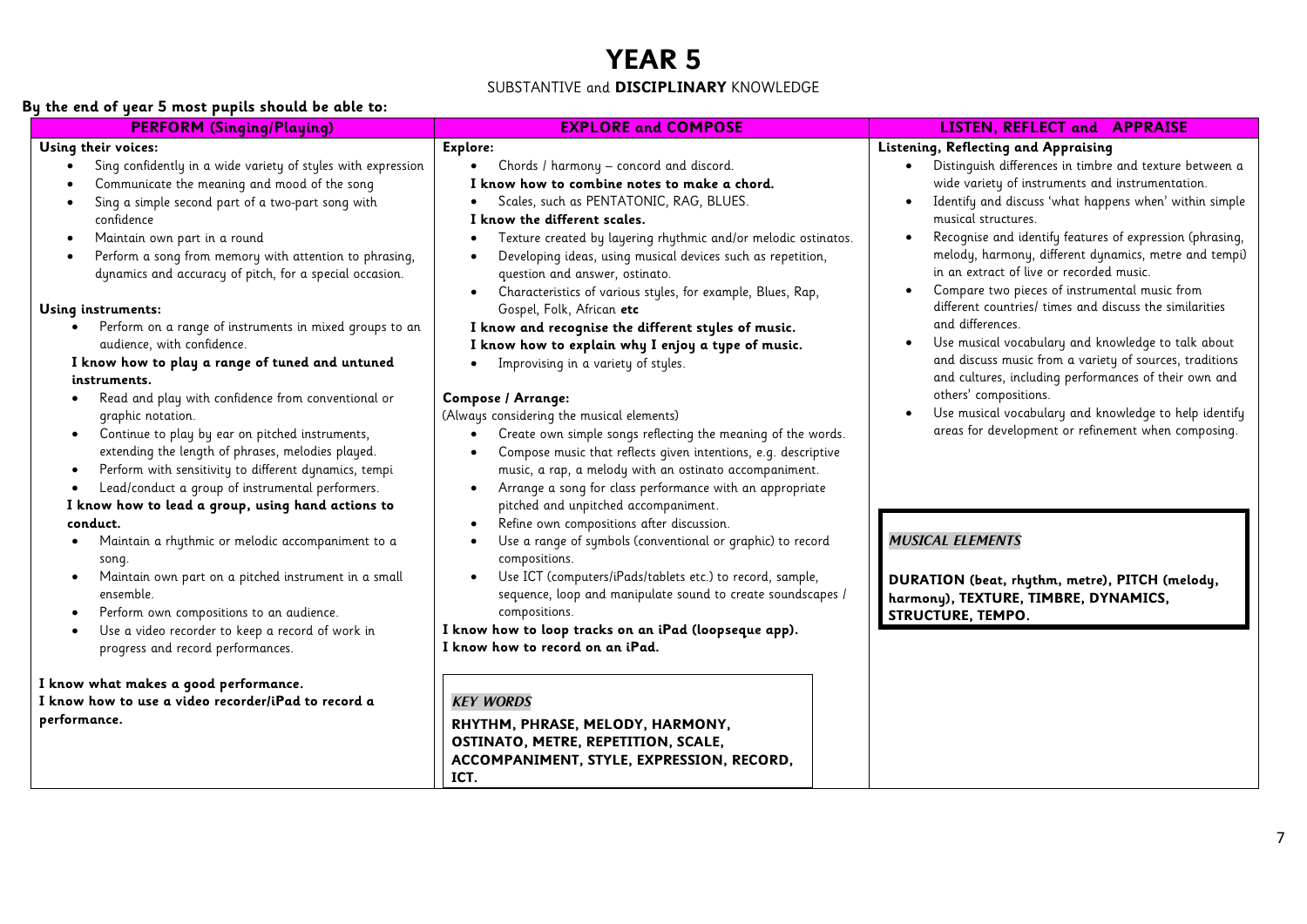#### SUBSTANTIVE and **DISCIPLINARY** KNOWLEDGE

#### **By the end of Year 6 most pupils should be able to:**

| r - p - - - - - - - - - - -<br><b>PERFORM (Singing/Playing)</b>                                                                                                                                                                                                                                                                                                                                                                                                                                                                                                                           | <b>EXPLORE and COMPOSE</b>                                                                                                                                                                                                                                                                                                                                                                                                                                                                                                                                                                                                                                                                                                            | LISTEN, REFLECT and APPRAISE                                                                                                                                                                                                                                                                                                                                                                                                                                                                                                    |
|-------------------------------------------------------------------------------------------------------------------------------------------------------------------------------------------------------------------------------------------------------------------------------------------------------------------------------------------------------------------------------------------------------------------------------------------------------------------------------------------------------------------------------------------------------------------------------------------|---------------------------------------------------------------------------------------------------------------------------------------------------------------------------------------------------------------------------------------------------------------------------------------------------------------------------------------------------------------------------------------------------------------------------------------------------------------------------------------------------------------------------------------------------------------------------------------------------------------------------------------------------------------------------------------------------------------------------------------|---------------------------------------------------------------------------------------------------------------------------------------------------------------------------------------------------------------------------------------------------------------------------------------------------------------------------------------------------------------------------------------------------------------------------------------------------------------------------------------------------------------------------------|
| Using their voices:                                                                                                                                                                                                                                                                                                                                                                                                                                                                                                                                                                       | Explore:                                                                                                                                                                                                                                                                                                                                                                                                                                                                                                                                                                                                                                                                                                                              | Listening, Reflecting and Appraising                                                                                                                                                                                                                                                                                                                                                                                                                                                                                            |
| Sing confidently in a wide variety of styles with<br>expression.<br>Communicate the meaning and mood of the song.<br>$\bullet$<br>Sing a simple second part of a two-part song with<br>confidence.<br>Maintain own part in a round.<br>I know how to listen to others and keep my own<br>part.<br>Perform a song from memory with attention to<br>phrasing, dynamics and accuracy of pitch, for a<br>special occasion.                                                                                                                                                                    | Chords / harmony - concord and discord.<br>I know how to use discord to displace harmonies.<br>Scales, such as PENTATONIC, RAG, BLUES.<br>Texture created by layering rhythmic and/or melodic-<br>ostinatos.<br>Developing ideas, using musical devices such as repetition,<br>question and answer, ostinato.<br>Characteristics of various styles, for example, Blues, Rap,<br>Gospel, Folk, African etc.<br>Improvising in a variety of styles.<br>$\bullet$                                                                                                                                                                                                                                                                        | Distinguish differences in timbre and texture<br>$\bullet$<br>between a wide variety of instruments and<br>instrumentation.<br>Identify and discuss 'what happens when' within<br>$\bullet$<br>simple musical structures.<br>Recognise and identify features of expression<br>(phrasing, melody, harmony, different dynamics,<br>metre and tempi) in an extract of live or<br>recorded music.<br>Compare two pieces of instrumental music from<br>different countries/ times and discuss the                                    |
| Using instruments:<br>Perform on a range of instruments in mixed groups<br>$\bullet$<br>to an audience, with confidence.<br>Read and play with confidence from conventional<br>or graphic notation.<br>Continue to play by ear on pitched instruments,<br>$\bullet$<br>extending the length of phrases, melodies played.<br>Perform with sensitivity to different dynamics,<br>tempi.<br>Lead/conduct a group of instrumental performers.<br>Maintain a rhythmic or melodic accompaniment to<br>a song.<br>Maintain own part on a pitched instrument in a<br>$\bullet$<br>small ensemble. | <b>Compose / Arrange:</b><br>(Always considering the musical elements)<br>Create own simple songs reflecting the meaning of the<br>words.<br>Compose music that reflects given intentions, e.g. descriptive<br>music, a rap, a melody with an ostinato accompaniment.<br>Arrange a song for class performance with an appropriate<br>pitched and unpitched accompaniment.<br>Refine own compositions after discussion.<br>Use a range of symbols (conventional or graphic) to record<br>compositions.<br>Use ICT (computers/iPads/tablets/MP3 recorders etc.) to<br>$\bullet$<br>record, sample, sequence, loop and manipulate sound to<br>create soundscapes / compositions.<br>I know how to manipulate music using an iPad, with a | similarities and differences.<br>I know the qualities of instruments from<br>different countries.<br>I know where they fit in the historical<br>timeline.<br>Use musical vocabulary and knowledge to talk<br>about and discuss music from a variety of<br>sources, traditions and cultures, including<br>performances of their own and others'<br>compositions.<br>I know how different cultures make music.<br>Use musical vocabulary and knowledge to help<br>identify areas for development or refinement<br>when composing. |
| Perform own compositions to an audience.<br>Use an mp3 recorder/video recorder to keep a<br>$\bullet$<br>record of work in progress and record<br>performances.<br>I know what makes a good performance.                                                                                                                                                                                                                                                                                                                                                                                  | range of applications.<br><b>KEY WORDS</b><br>RHYTHM, PHRASE, MELODY, HARMONY, OSTINATO,<br>METRE, REPETITION, SCALE, ACCOMPANIMENT,<br>STYLE, EXPRESSION, RECORD, ICT                                                                                                                                                                                                                                                                                                                                                                                                                                                                                                                                                                | <b>MUSICAL ELEMENTS</b><br>DURATION (beat, rhythm, metre)<br>PITCH(melody,<br>harmony), TEXTURE, TIMBRE, DYNAMICS,<br><b>STRUCTURE, TEMPO</b>                                                                                                                                                                                                                                                                                                                                                                                   |